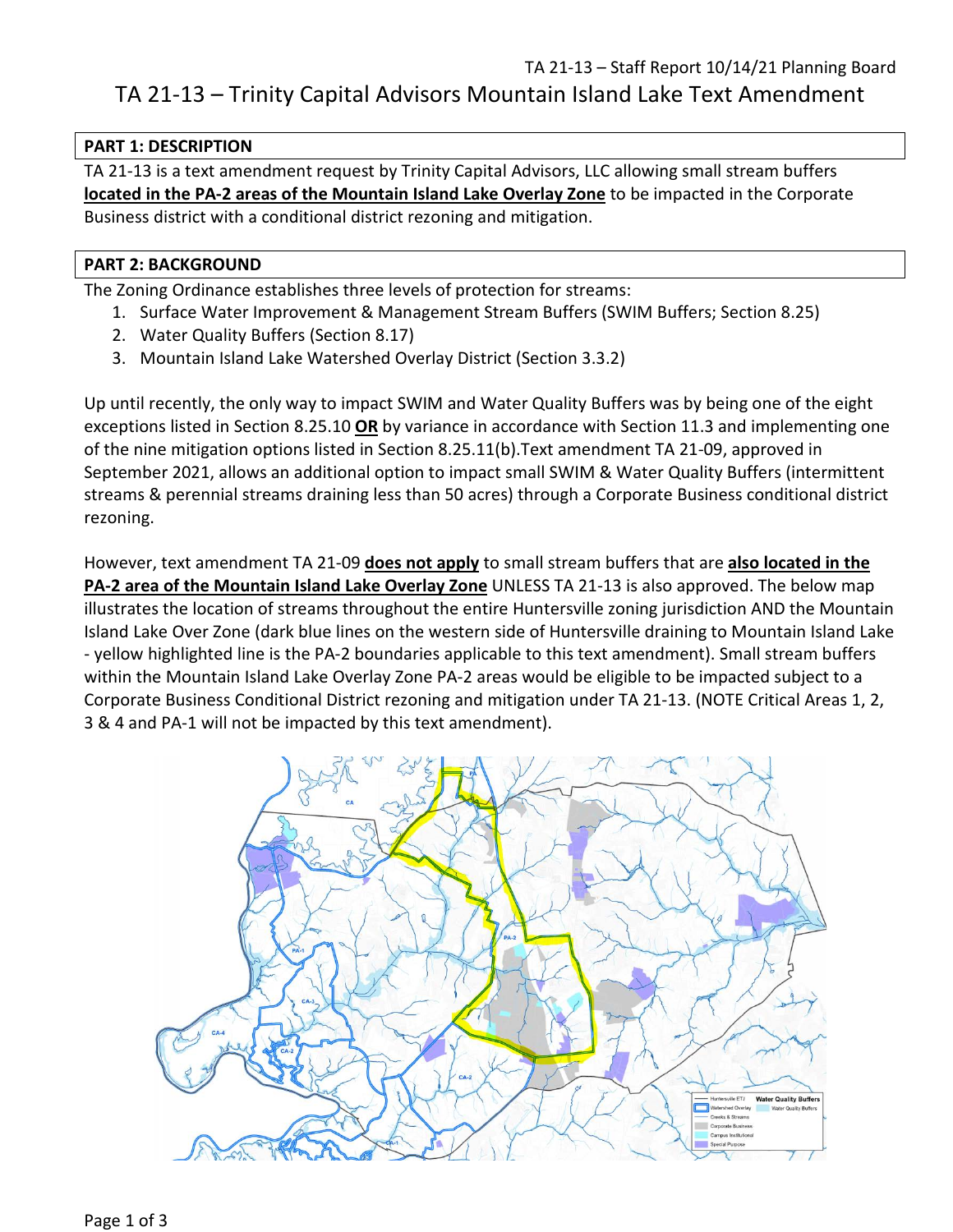Because the Mountain Lake Overlay District is part of the state required Water Supply Watershed Protection regulations, text amendments must be approved by the State. On September 2, 2021, Mr. Paul Clark, NC Water Supply Watershed Protection Coordinator, gave preliminary approval for the text amendment.

Huntersville Planning Department supports a text amendment providing an additional option to impact small SWIM Buffers through conditional rezoning in the Mountain Island Lake Overlay Zone because it is difficult for large footprint flex space buildings to design around them and the text amendment would require mitigation of any impacts. Mr. Rusty Rozzelle, Program Manager for Mecklenburg County's Water Quality Program is not opposed to the text amendment because of the limited number of properties potentially impacted and because mitigation would be provided to offset any negative water quality impacts.

# **PART 3: RELEVANT SECTIONS OF THE HUNTERSVILLE 2040 COMMUNITY PLAN**

**Policy LU-8: Emphasize form and flexibility in Mixed-Use Centers, Employment Centers, the Town Core, and Activity Centers.** 

*Comment: Proposed amendment provides flexibility in the employment center where development options are limited for large footprint flex space buildings. Conditional zoning process and mitigation per Section 8.25(11)(b) allows town to consider impact on SWIM buffers in the Mountain Island Lake Overlay zone on the merits of each case.*

# **Policy EV-1: Support a balanced economy through job growth in target industry sectors.**

EV 1.4: Review development standards to support business growth.

• Support efforts to improve efficiency and responsiveness of the development review process for development proposals. Regularly review the market to ensure that standards are in line with current demand.

*Comment: Staff finds providing another option for minor SWIM buffer impacts in the Mountain Island Lake Overlay zone through conditional zoning in the CB district reflects a proper balance of environmental protection and economic development.*

# **Policy EOS-1: Support the preservation and enhancement of the natural environment, along with its scenic and cultural assets.**

*Comment: While the amendment allows impacts to intermittent streams and perennial streams draining under 50 acres in the Mountain Island Lake Overlay Zone, mitigation per Section 8.25.11(b) would be required.*

#### **PART 4: STAFF RECOMMENDATION**

Staff recommends approval of the text amendment language (see Part 9 below).

#### **PART 5: HUNTERSVILLE ORDINANCE ADVISORY BOARD**

The Huntersville Ordinances Advisory Board (HOAB) recommended approval of the proposed text amendment 6-1 on September 2, 2021.

#### **PART 6: PUBLIC HEARING**

October 4, 2021